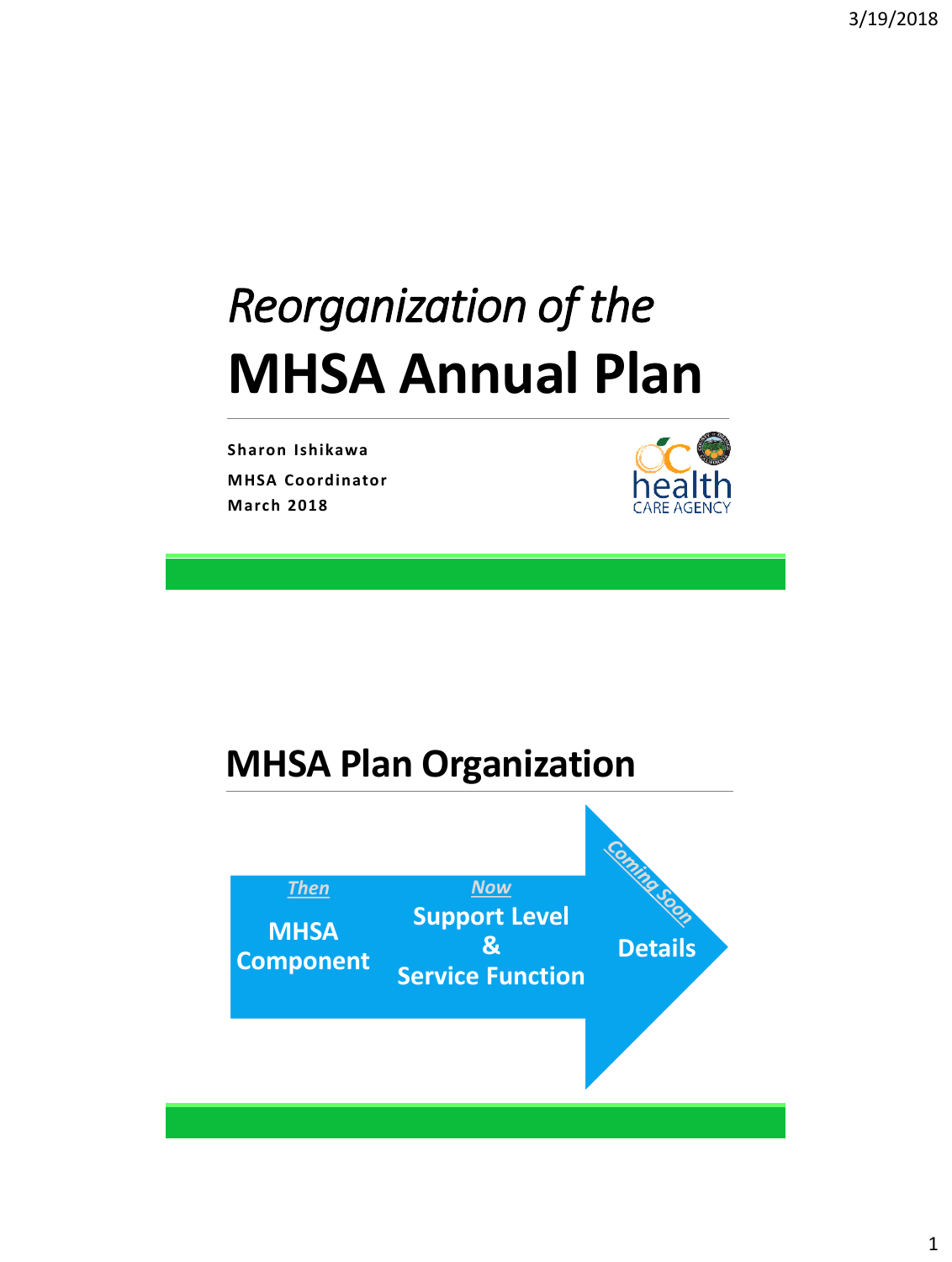#### **MHSA Plan: Support Levels**



#### **MHSA Plan: Support Levels**



#### *Community Support*

**programs are specially designed to reach large groups of people at a time. They aim to strengthen the resilience and wellness of a community as a whole by providing information, training and skill-building around mental health.**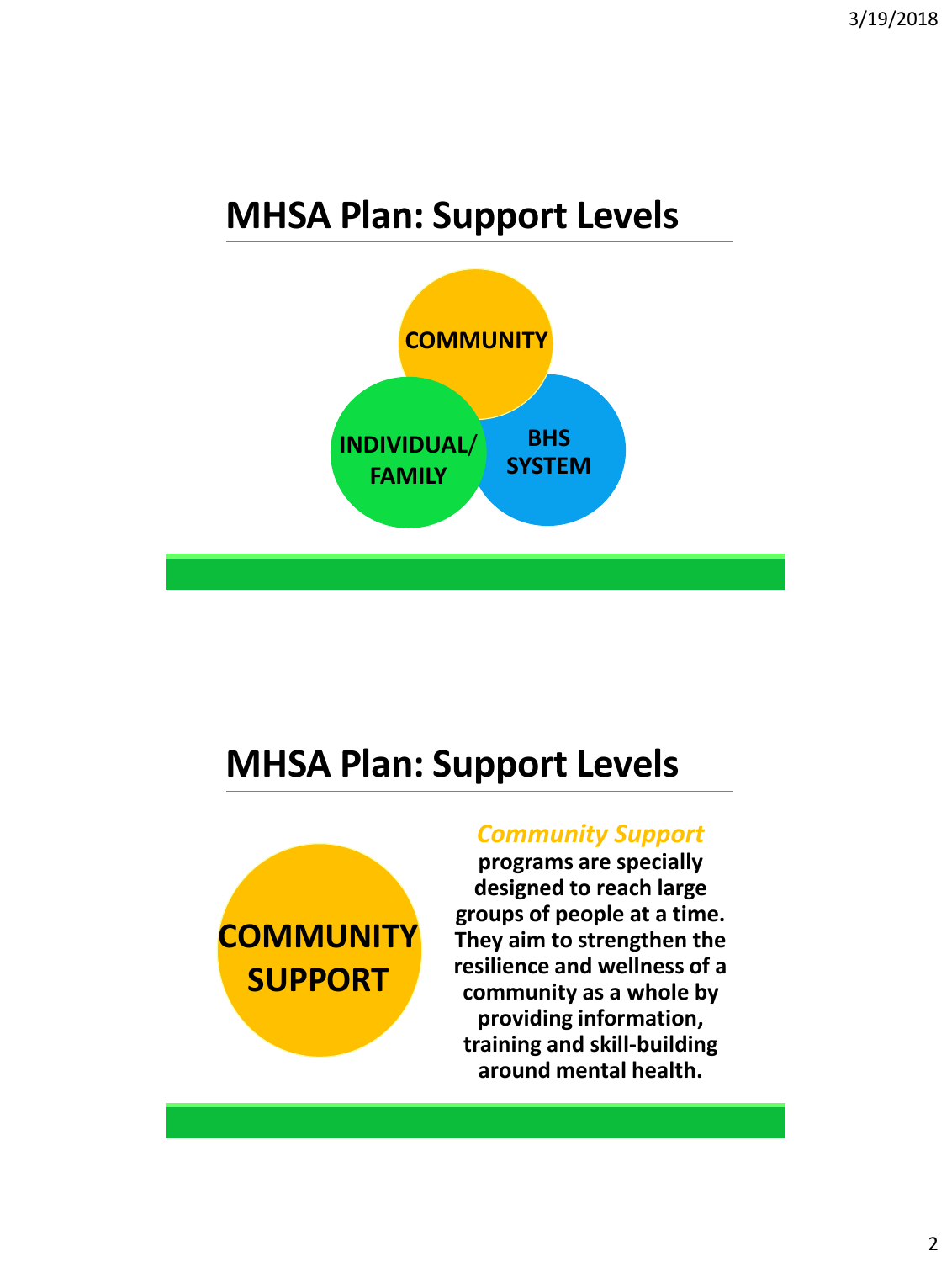#### **MHSA Plan: Support Levels**



#### *Individual/Family Support*

**is the largest Support Level in BHS, serving individuals who are living with or at risk of developing a mental health condition and their families. Services are provided at the individual level and customized to meet the needs of the person.** 

#### **MHSA Plan: Support Levels**



#### *BHS System Support*

**refers to the infrastructure that maintains the behavioral health system itself. Funds develop the behavioral health workforce, the facilities in which MHSA services are provided and/or administered, and the technology that supports service delivery.**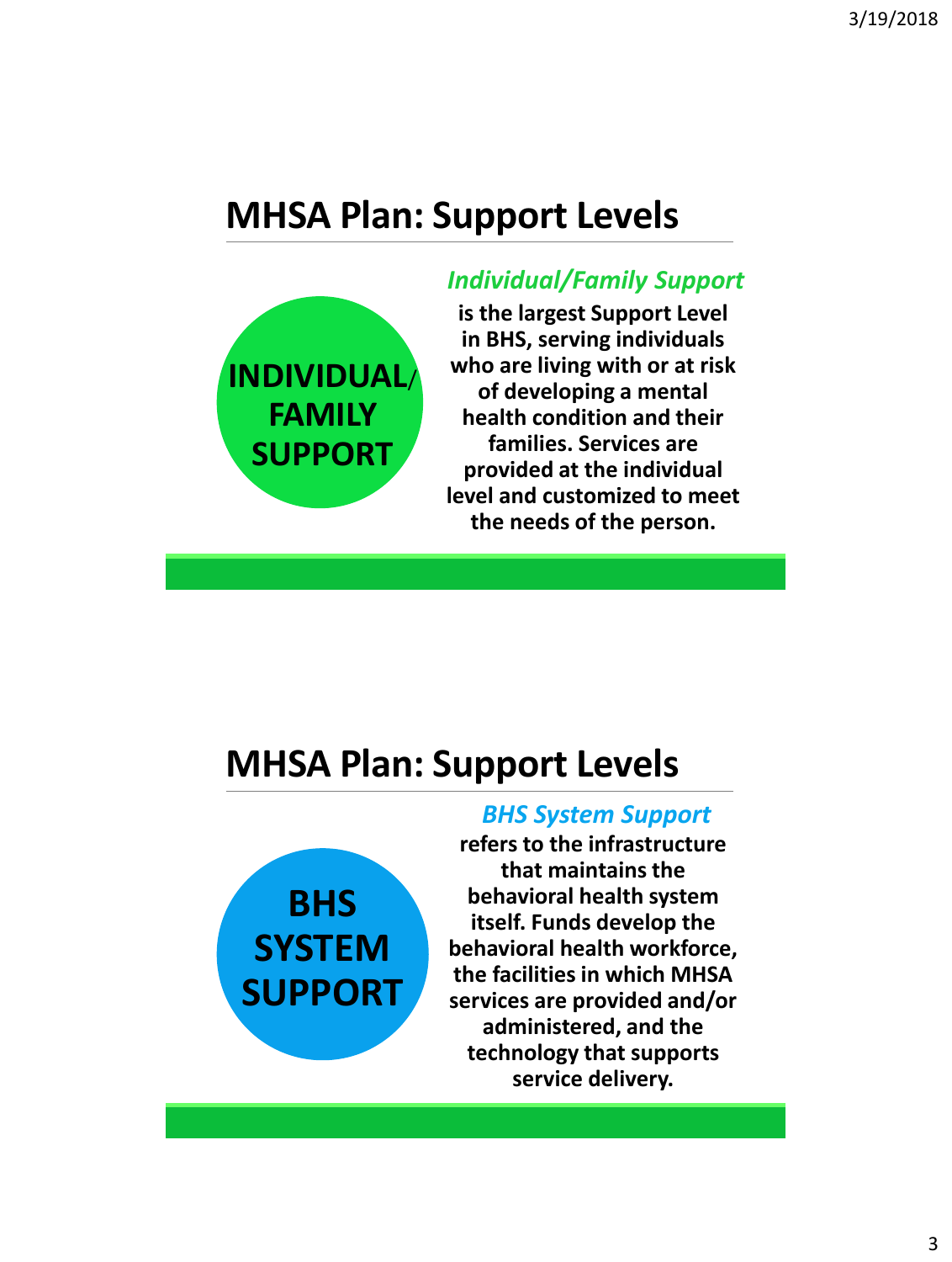### **MHSA Plan: Service Functions**



### **MHSA Plan: Service Functions**

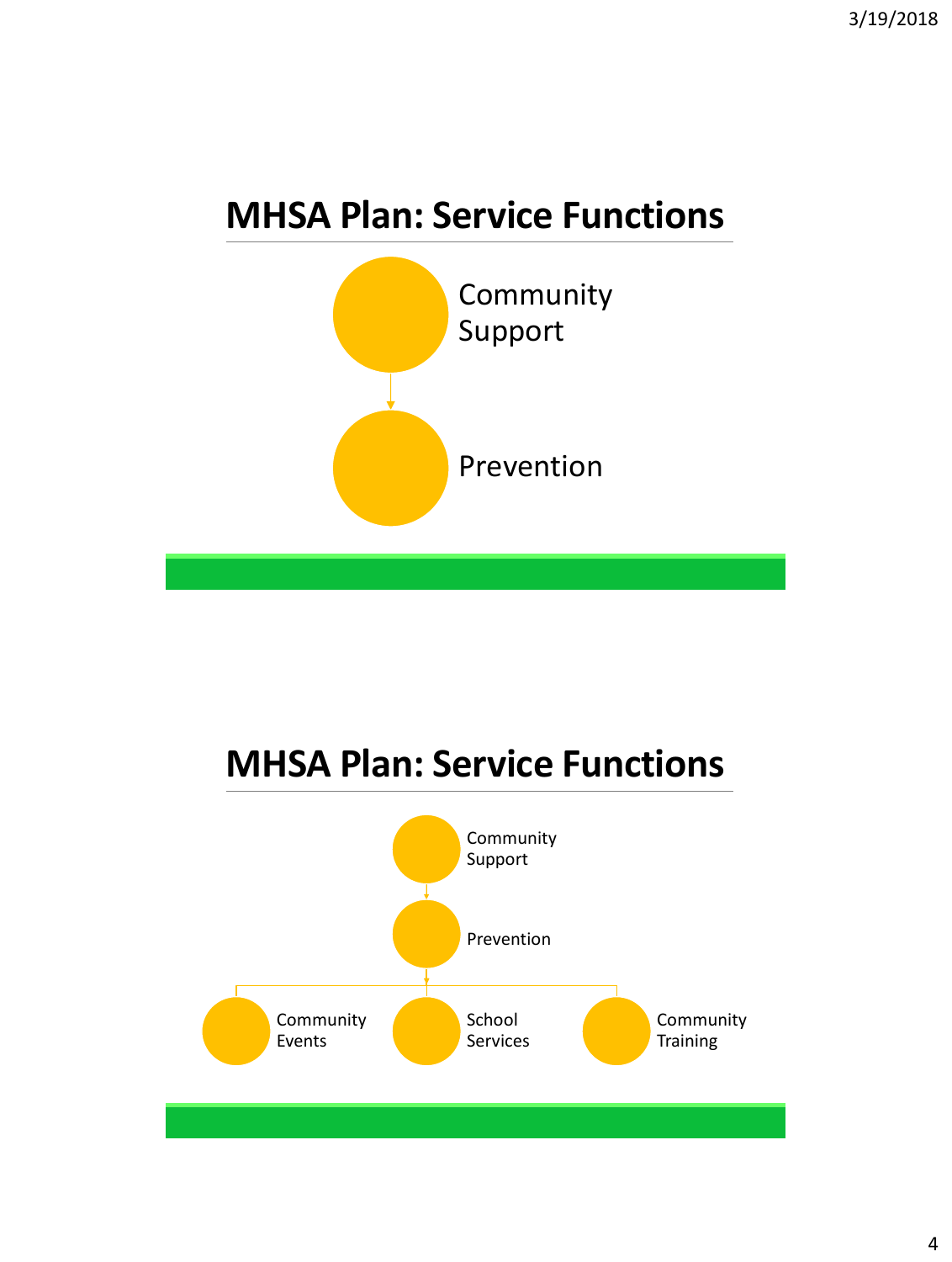#### **MHSA Plan: Service Functions**



### **MHSA Plan: Service Functions**

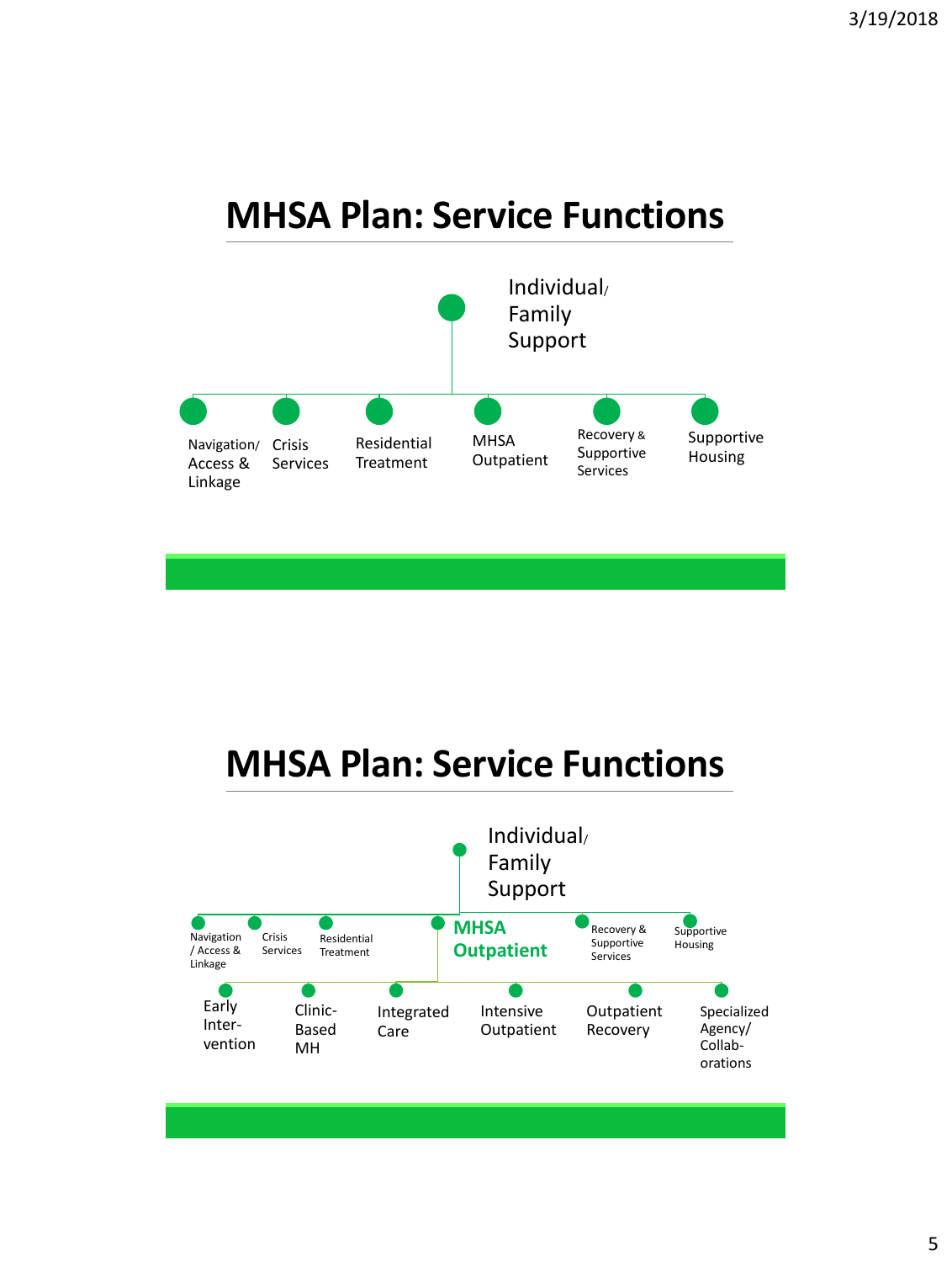#### **MHSA Plan: Service Functions**





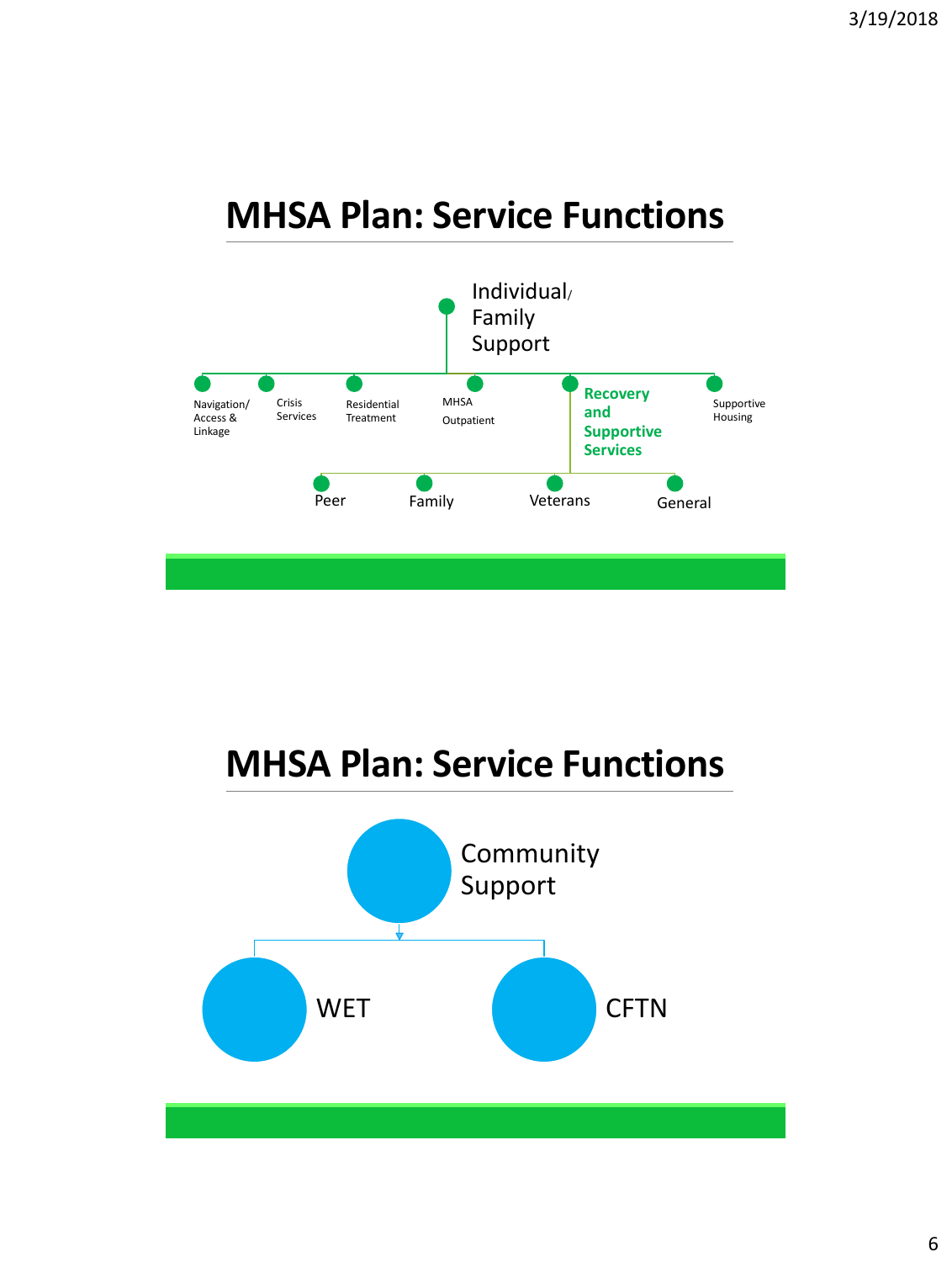3/19/2018

# **Navigating the Plan**

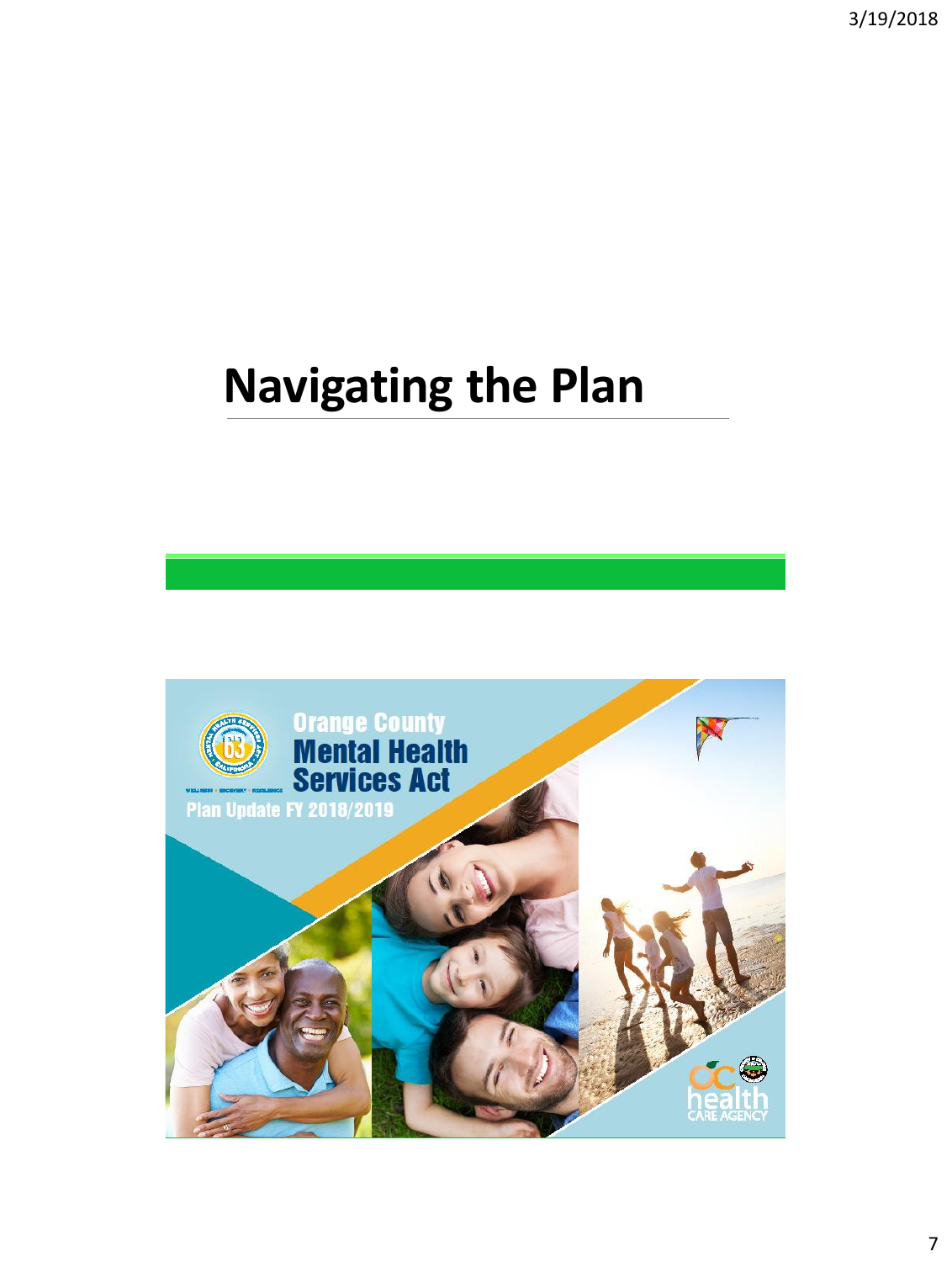## **Future Directions**

#### **Future Directions**